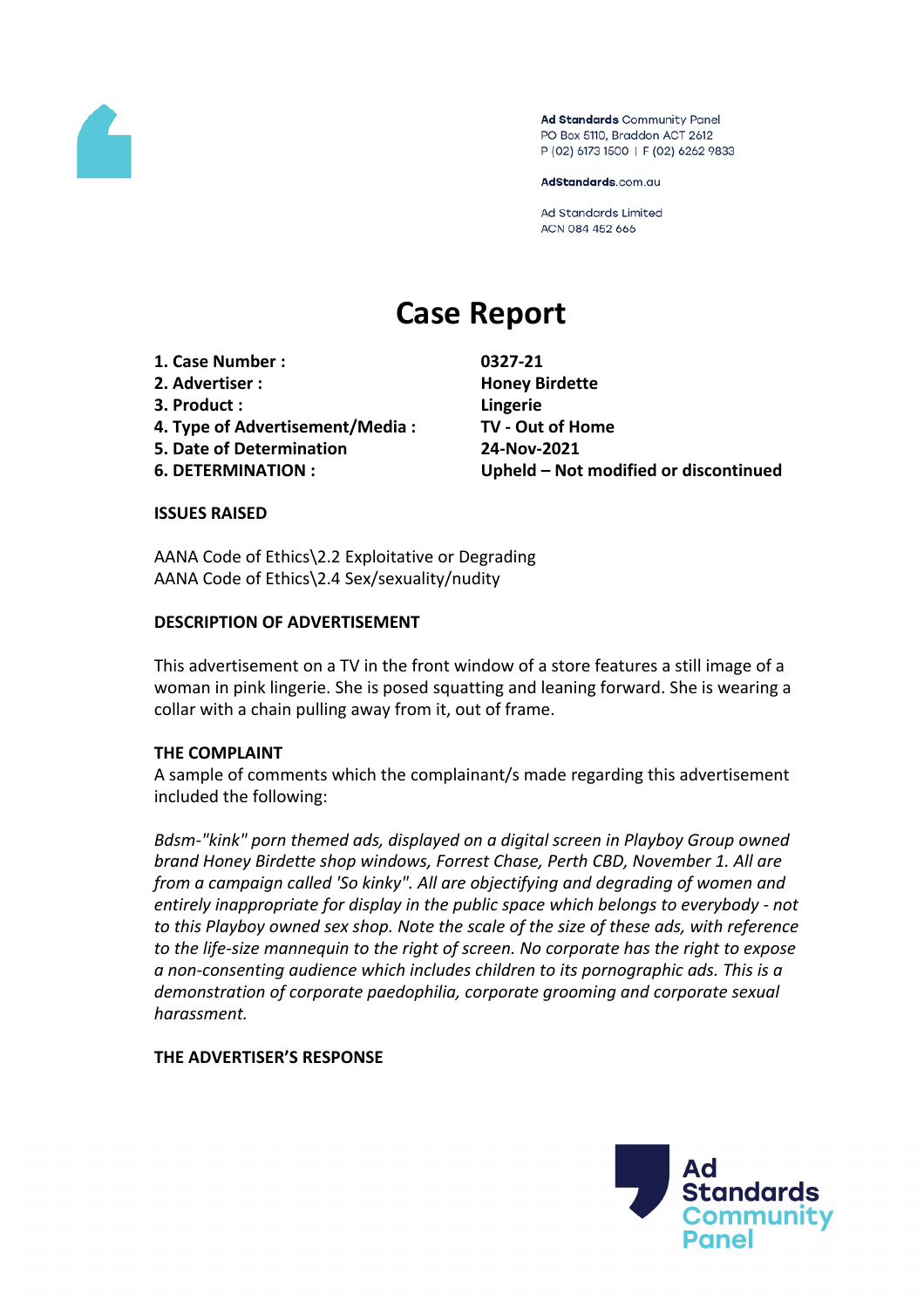

Comments which the advertiser made in response to the complainant/s regarding this advertisement include the following:

*Advertiser did not provide a response.*

## **THE DETERMINATION**

The Ad Standards Community Panel (the Panel) considered whether this advertisement breaches Section 2 of the AANA Code of Ethics (the Code).

The Panel noted the complainant's concerns that the advertisement:

- is objectifying of women and degrading to women
- is inappropriate for display in a public space.

The Panel viewed the advertisement and noted the advertiser had not provided a response.

## **Section 2.2: Advertising should not employ sexual appeal in a manner which is exploitative or degrading of any individual or group of people.**

The Panel noted the AANA Practice Note which provides guidance on the meaning of the terms exploitative and degrading:

*Exploitative - (a) taking advantage of the sexual appeal of a person, or group of people, by depicting them as objects or commodities; or (b) focussing on their body parts where this bears no direct relevance to the product or service being advertised. Degrading – lowering in character or quality a person or group of people.*

### **Does the advertisement use sexual appeal?**

The Panel noted that the advertisement depicts a woman in lingerie wearing a collar with a chain attached, which is being pulled taut out of frame. The Panel considered that this image does contain sexual appeal.

# **Does the advertisement use sexual appeal in a manner that is exploitative?**

The Panel noted that the advertisement is for lingerie and fetish products available at Honey Birdette and considered that it is reasonable for the woman to be depicted wearing the products in the advertisement. The Panel considered there is no irrelevant focus on the woman's body or body parts.

A minority of the Panel considered that the woman appeared to be voluntarily taking part in a consensual act between two people and as the second person is not depicted there is no visible power imbalance. A minority of the Panel considered that the use of a collar and chain alone does not amount to a depiction of the woman as an object or commodity.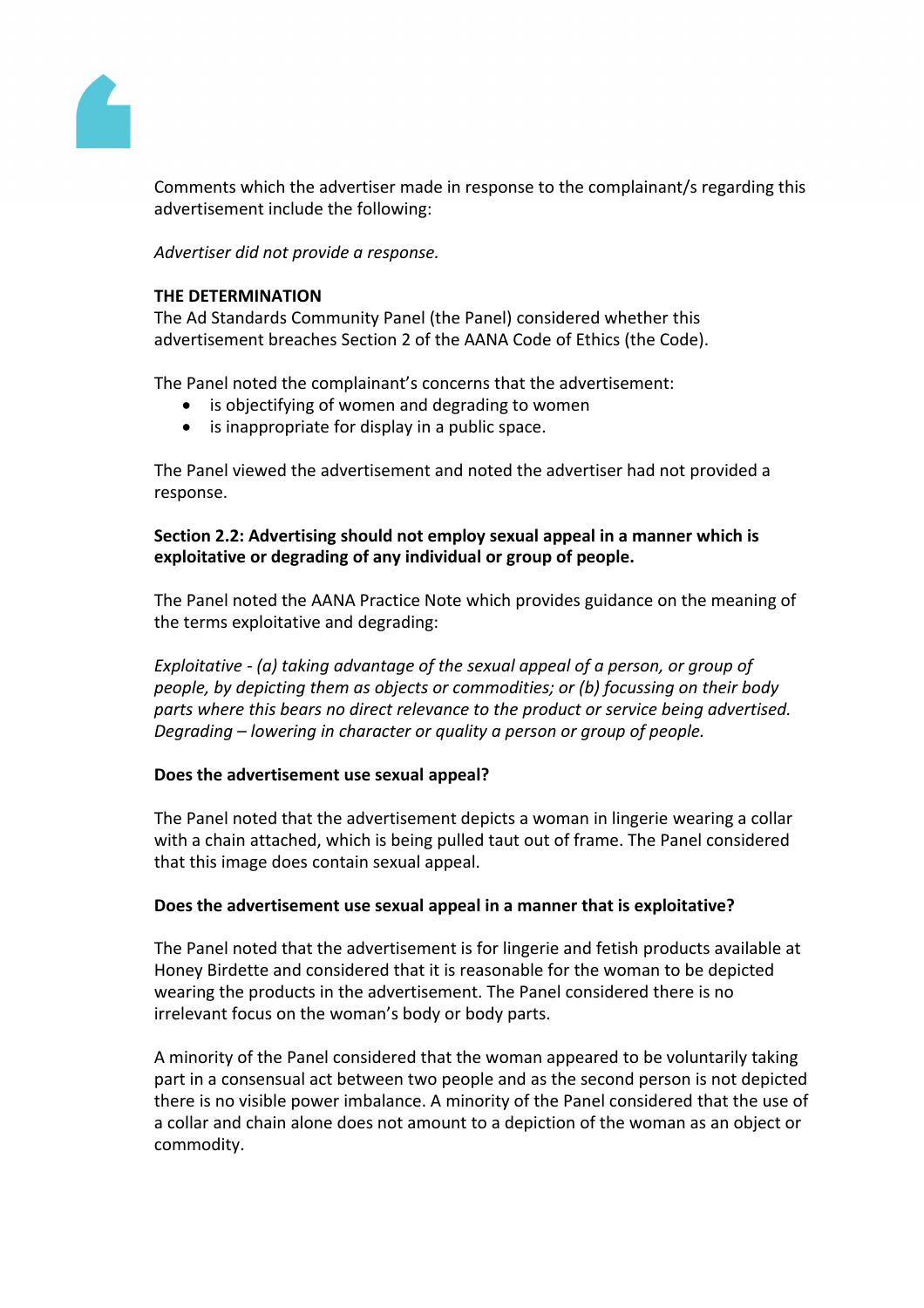

The majority of the Panel considered that the depiction of the woman wearing a collar, with the suggestion that an attached lead was being pulled by someone else, was a depiction which strongly suggested that the woman is under the control of someone else. The Panel considered that the advertisement contained a suggestion that the woman is being treated as property and this is a depiction of the woman as an object or commodity.

The Panel considered that the advertisement does employ sexual appeal in a manner which is exploitative of the woman.

## **Does the advertisement use sexual appeal in a manner that is degrading?**

The Panel considered that the depiction of the woman is relevant to the promotion of lingerie and the products available for purchase at Honey Birdette and this in itself does not lower the woman in character or quality.

The Panel considered that the advertisement suggested that the woman is an object to be used for the enjoyment of another person and that this suggestion does lower the woman in character or quality.

The Panel considered that the advertisement does employ sexual appeal in a manner which is degrading to the woman.

### **Section 2.2 conclusion**

Finding that the advertisement did employ sexual appeal in a manner which is exploitative and degrading of an individual or group of people, the Panel determined that the advertisement did breach Section 2.2 of the Code.

## **Section 2.4: Advertising shall treat sex, sexuality and nudity with sensitivity to the relevant audience.**

The Panel noted the Practice Note for the Code states:

*"Overtly sexual images are not appropriate in outdoor advertising or shop front windows.*

*"Although not exhaustive, the following may be considered to be overtly sexual: • Poses suggestive of sexual position: parting of legs, hand placed on or near genitals in a manner which draws attention to the region;*

*• People depicted in sheer lingerie or clothing where a large amount of buttocks, female breasts, pubic mound or genital regions can be seen; The use of paraphernalia such as whips and handcuffs, particularly in combination with images of people in lingerie, undressed or in poses suggestive of sexual position;*

*• Suggestive undressing, such as pulling down a bra strap or underpants; or*

*• Interaction between two or more people which is highly suggestive of sexualised activity.*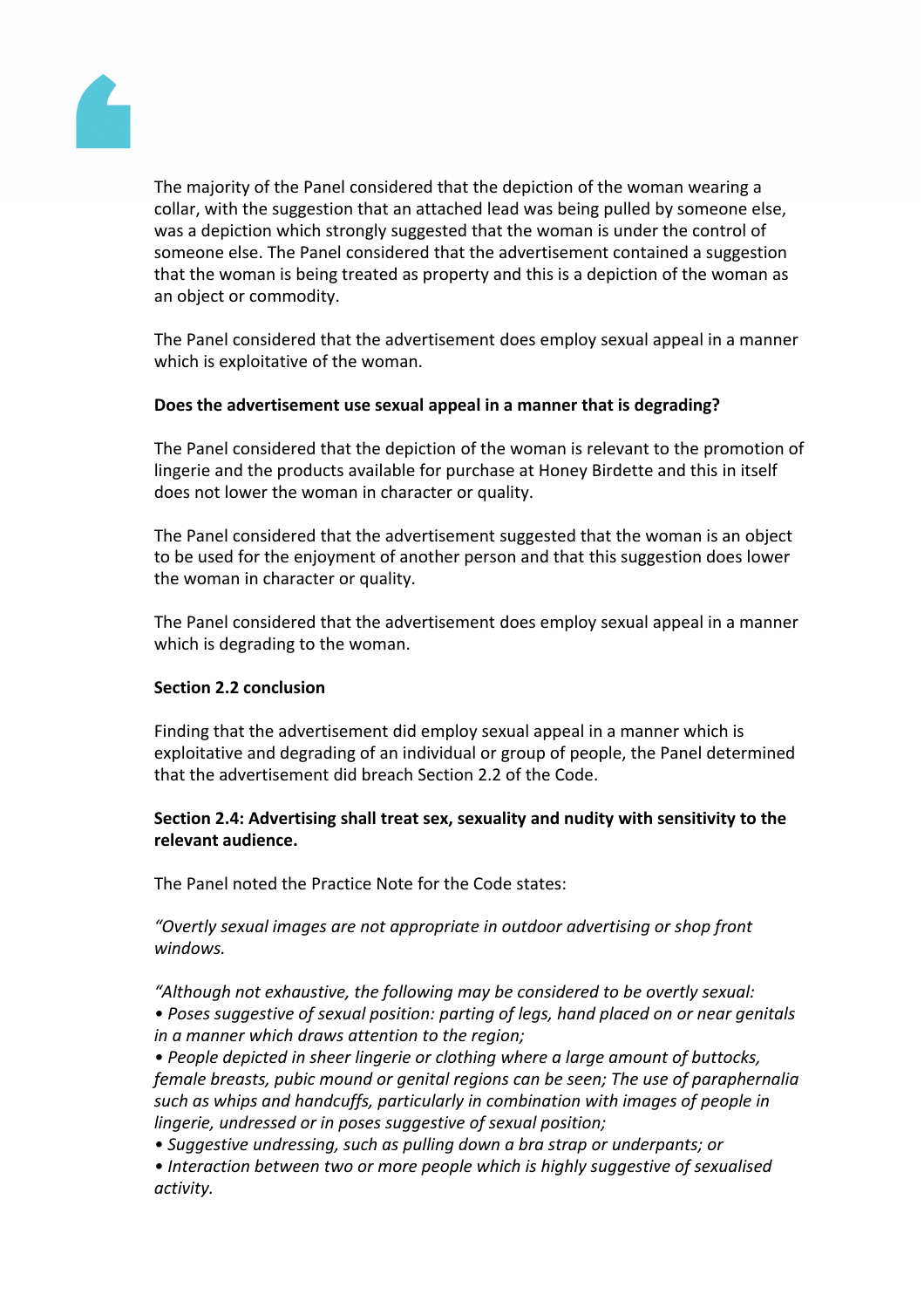

*"Discreet portrayal of nudity and sexuality in an appropriate context (eg advertisements for toiletries and underwear) is generally permitted but note the application of the relevant audience. More care should be taken in outdoor media than magazines, for example.*

*"Images of models in bikinis or underwear are permitted, however, unacceptable images could include those where a model is in a suggestively sexual pose, where underwear is being pulled up or down (by the model or another person), or where there is clear sexual innuendo from the ad (e.g. depicting women as sexual objects)."*

### **Does the advertisement contain sex?**

The Panel considered whether the advertisement contained sex. The Panel noted the definition of sex in the Practice Note is "sexual intercourse; person or persons engaged in sexually stimulating behaviour".

The Panel considered that the woman is fully clothed, depicted alone and not clearly engaging in sexual activity. The Panel considered that the advertisement does not contain sex.

#### **Does the advertisement contain sexuality?**

The Panel noted the definition of sexuality in the Practice Note is "the capacity to experience and express sexual desire; the recognition or emphasis of sexual matters".

The Panel considered that the woman is wearing lingerie and a collar and considered that there is a sexual element to the advertisement.

#### **Does the advertisement contain nudity?**

The Panel noted that the definition of nudity in the Practice Note is "the depiction of a person without clothing or covering; partial or suggested nudity may also be considered nudity".

The Panel noted that the woman in the advertisement is depicted in lingerie and considered that this is a depiction of partial nudity.

### **Are the issues of sex, sexuality and nudity treated with sensitivity to the relevant audience?**

The Panel noted that the definition of sensitivity in the Practice Note is "understanding and awareness to the needs and emotions of others".

The Panel considered that the requirement to consider whether sexual suggestion is 'sensitive to the relevant audience' requires them to consider who the relevant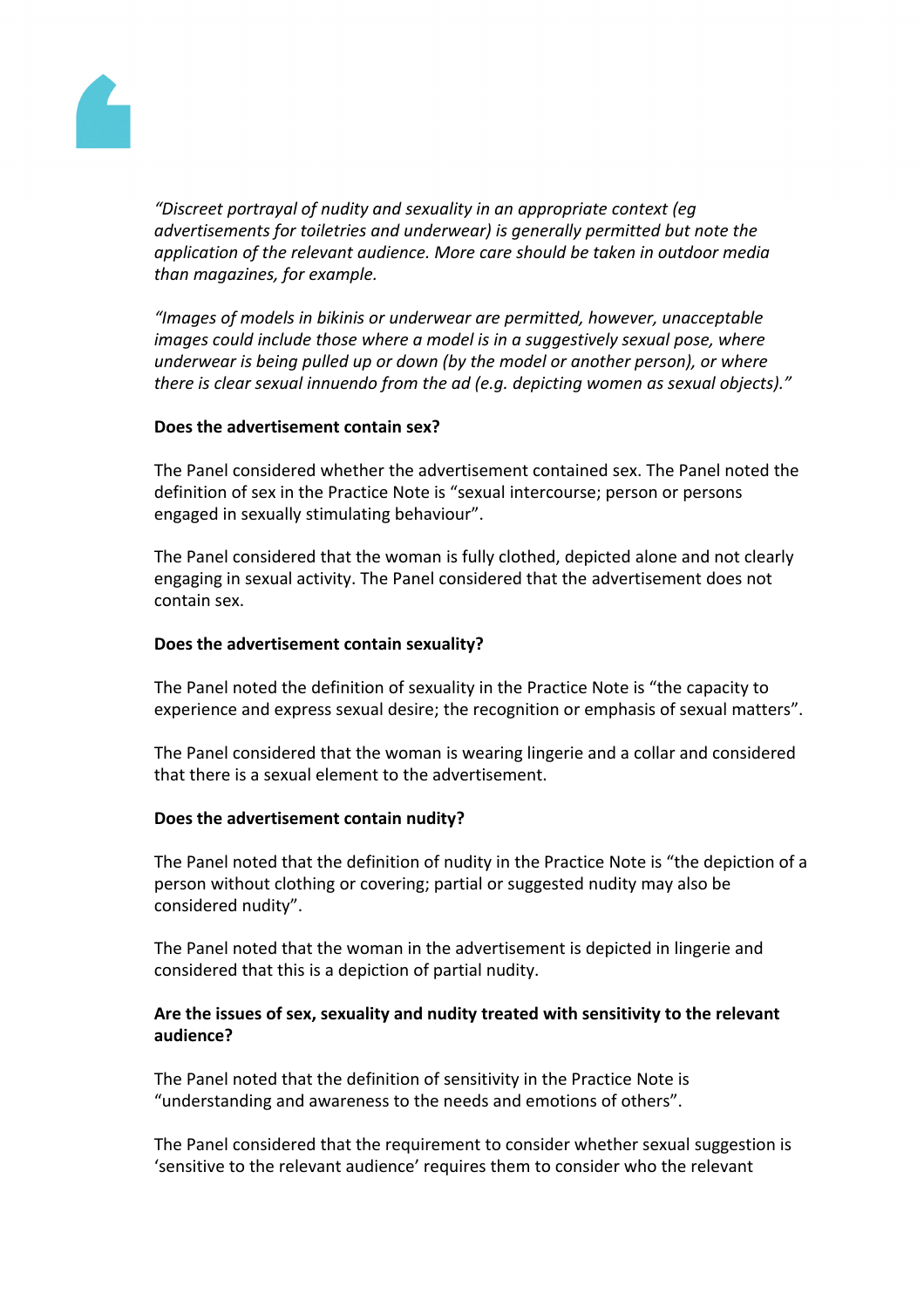

audience is and to have an understanding of how they might react to or feel about the advertisement.

The Panel noted that this image appears in store windows and considered that the relevant audience includes retail workers, people shopping in the Honey Birdette store and people who are not shopping at Honey Birdette but who are walking past the store, and that this last group would include children.

The Panel noted that it is not known how long the image appeared on the screen, however it was likely that it would not be considered fleeting by most members of the community. The Panel considered that the size of the advertisement enabled the audience to focus on the scenario depicted, although the detail of each image may not be seen by everyone walking past.

The Panel noted that it had upheld complaints about a similar issue in case 0147-21, in which:

*"The Panel considered that this advertisement was more sexualised than many advertisements. In particular, the Panel noted the pose of the model showing her lying down and pulling on a collar she is wearing, and her lingerie which is of a bondage style.*

*The Panel considered that the depiction of a woman in BDSM style lingerie pulling on a collar typically associated with fetish-wear was highly sexually suggestive. The Panel considered that the combination of the BDSM style lingerie and the collar amounted to a strong suggestion of sexual activity which most members of the community would find confronting and inappropriate to be displayed in a shopping centre window."*

A minority of the Panel considered that consistent with the previous determination, the current advertisement's depiction of BDSM style lingerie and the collar amounted to a strong suggestion of sexual activity which most members of the community would consider inappropriate to be displayed in a shopping centre window.

The majority of the Panel considered that unlike the depiction in case 0147-21, in the current case the lingerie worn by the woman is a light pink and the muted colour does not attract attention and the BDSM nature of the scene is not immediately clear. The Panel considered that many people walking past the window would only see a woman in light-coloured lingerie and would not focus on the collar or chain around the woman's neck. The Panel also considered that unlike the previous case, the current advertisement is a still image which would be less likely to attract attention, the woman is not lying down and the lingerie is pink and not in a strongly BDSM style.

The Panel considered that the advertisement does not feature overtly sexual imagery.

### **Section 2.4 Conclusion**